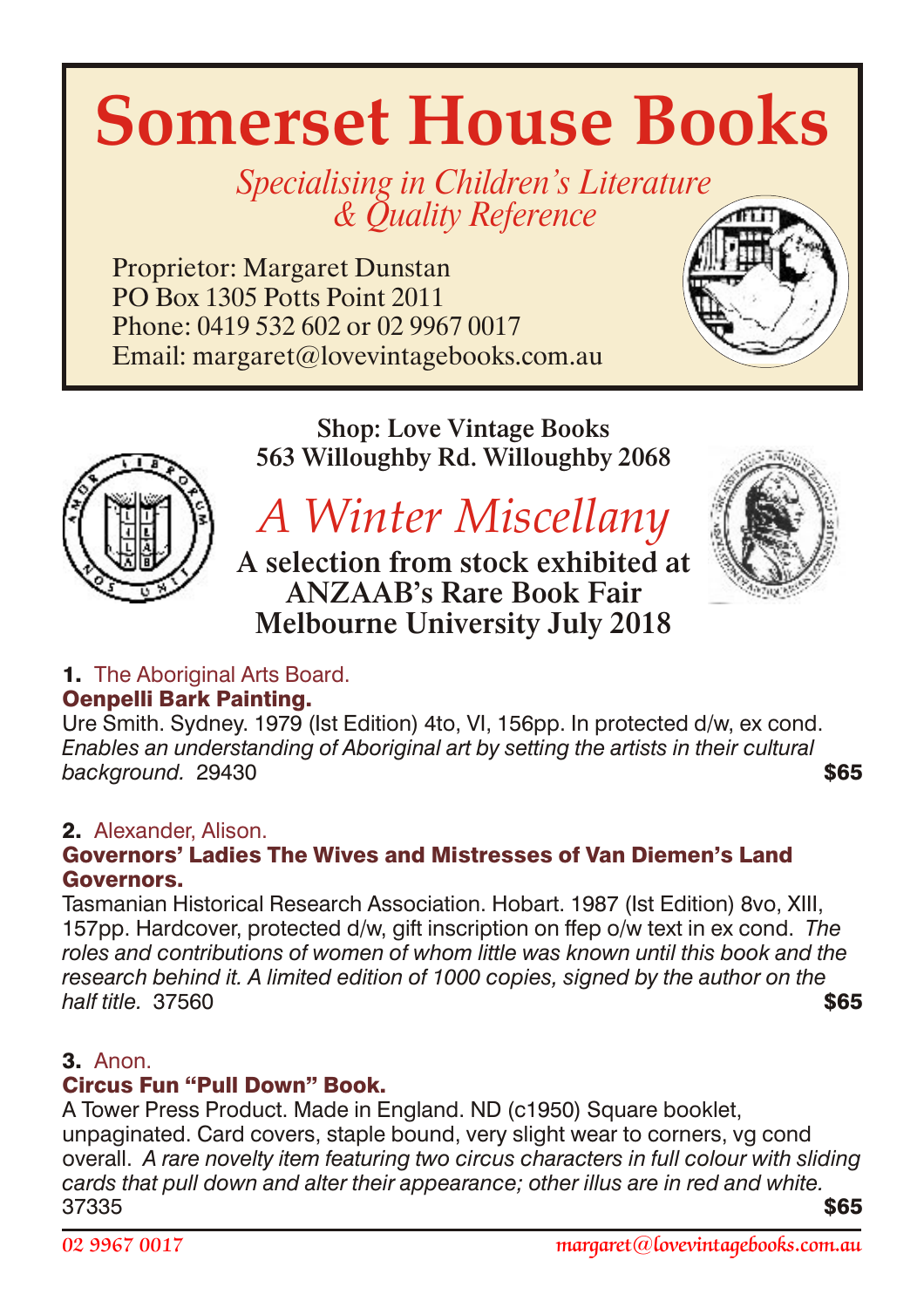# 4. Anon. [Daddy Long Legs]

NPD printed in The Netherlands. ND (c1950) Narrow tall 8vo, unpaginated. Card covers, stapled, some marks on covers, good cond overall. *A rare novelty item featuring five stereotypic characters in full colour with a sliding card in the rear pocket which can be pulled to lengthen the legs of each character.* 36665 \$145

# 5. Ashe, Rev Robert P.

#### Two Kings of Uganda or Life by the Shores of Victoria Nyanza.

Sampson Low, Marston and Co. London. Cr8vo, XXII, 291pp. Hardcover, cloth boards, minor shelf wear on extremeties; previous owner's details cut away from ffep o/w interior in vg cond. *Foldout map in rear, engraved frontis, subtitled " Being an Account of a Residence of Six Years in Eastern Equatorial Africa"* 40697 **\$125** 





#### 6. Austen, Jane. Sanditon Fragment of a Novel.

OUP. Oxford. 1925 (2nd Impression) Cr8vo, 170pp of text + notes. Hardcover, paper covered boards, cloth spine with paper spine label; edges untrimmed but text in vg cond. *This fragment of a novel was written by Jane Austen in the first three months of the year in which she died, January-March 1817. This edition has been printed from the manuscript. The preface provides background information to this* manuscript. 37331 **\$75** 

# 7. Barnett, P. Neville.

# Armorial Book-Plates Their Romantic Origin and Artistic Development.

Beacon Press. Sydney. 1932. 8vo, 168pp. In embossed cloth, glassine wraps; text in ex cond. *One of 300 numbered and signed copies of the standard edition. The tipped in bookplates include Sir Douglas Mawson, Sir Charles Kingsford Smith (signed), Sir Philip Game and Captain de Groot.* 31055 \$525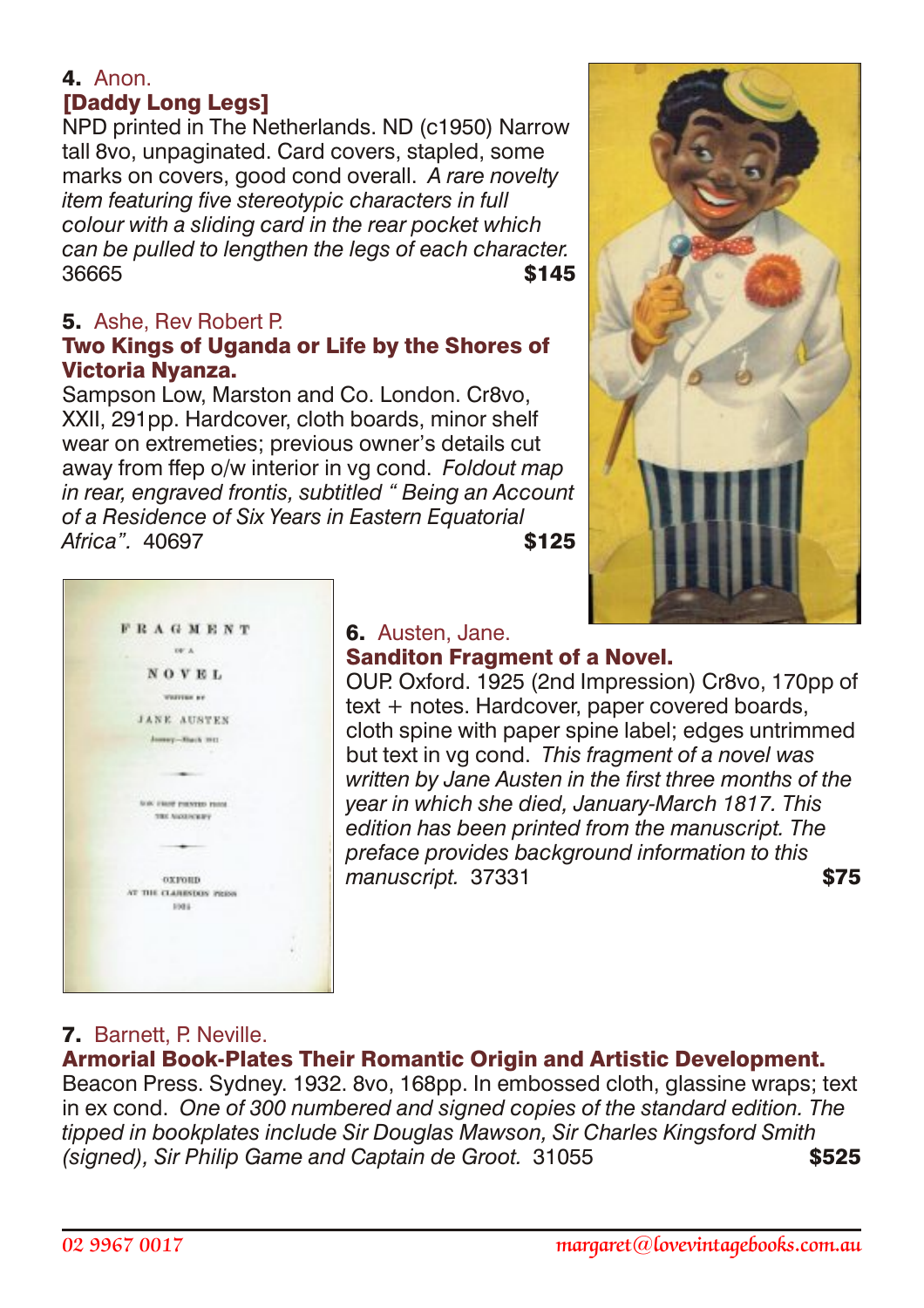#### 8. Baedeker, Karl.

# Greece Handbook for Travellers.

Karl Bedeker. Leipzig. 1909. 16mo, 345pp. Red cloth, titles in gilt, one bookmark; foldout map in rear pocket; panorama in two pieces o/w interior in vg cond. 40686  $$95$ 





#### 9. Baedeker, Karl.

#### Northern Italy Including Leghorn, Florence, Ravenna and Through France, Switzerland and Austria. Handbook for Travellers.

Karl Bedeker Publisher and T Fisher Unwin/ Charles Scribner's Sons. Leipzig and London/New York. 1913 (14th Remodelled Edition) 16mo, 660pp + index. Blind stamped red cloth, very minor wear to extremeties, titles in gilt, marbled edges, two bookmarks; tear in front fold out map,text in vg cond. *Foldout maps and plans.* 40501 **\$95** 

#### 10. Baedeker, Karl.

#### Southern Germany (Wurtemburg and Bavaria) Handbook for Travellers.

Karl Bedeker. Leipzig. 1910. 16mo, 345pp. Red cloth, titles in gilt, one bookmark; minor marks on eps o/w text in vg cond. *Foldout maps and plans, all in vg cond; large foldout map opposite title page has one small tear.* 40685 **\$95** 

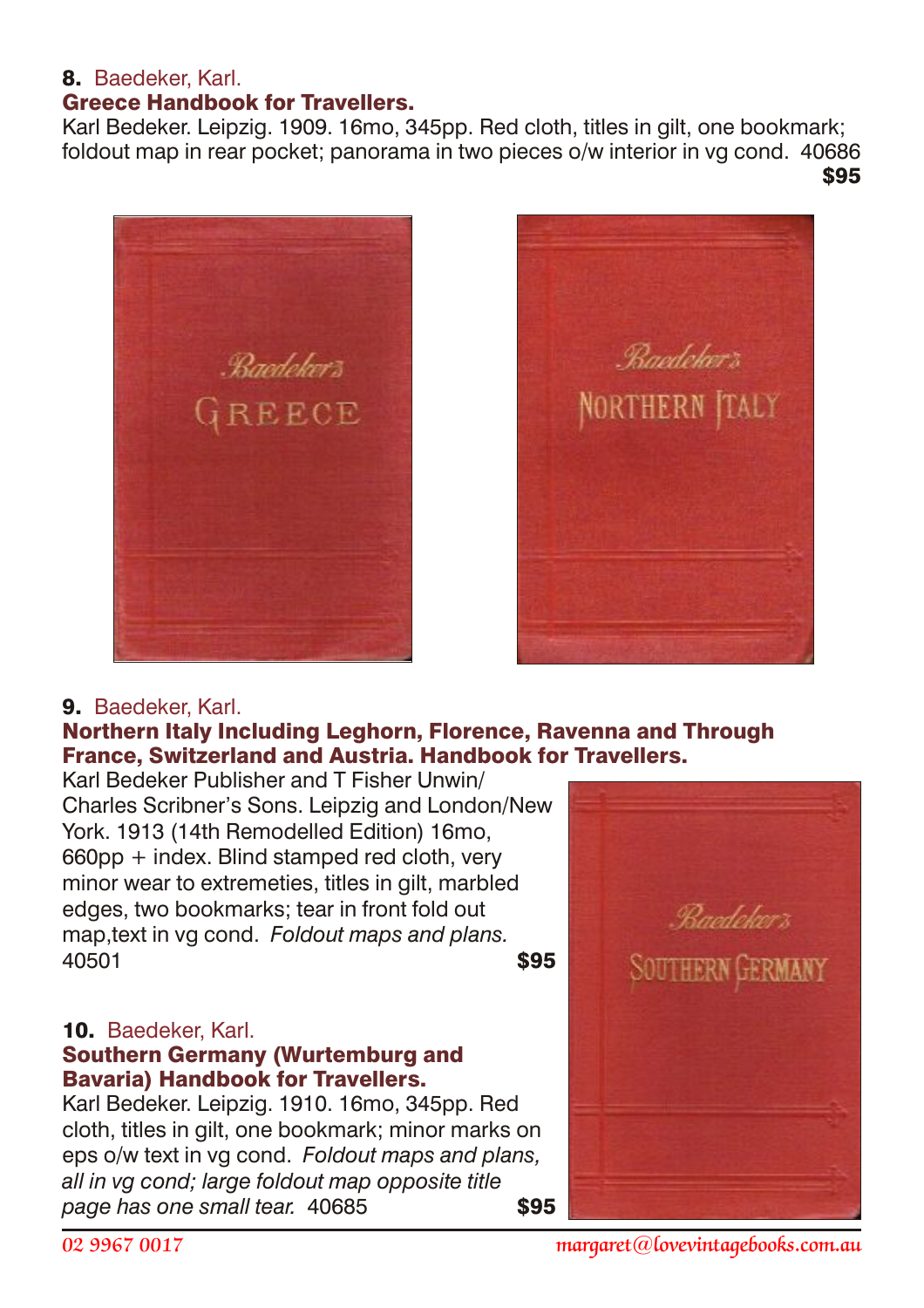# 11. [Beatles]

# The Beatles Scrap Book.

Nems Enterprises Ltd. ND (Inscriptions indicate 1964) 4to. Card cover, stapled bound, middle pages loose; good cond. *Over 30 pages of magazine clippings of The Beatles as individuals and as a group; also included are pictures of their partners.* 41253 **\$75** 

#### **12. Bennett, A.G.** Whaling in the Antarctic.

W M Blackwood and Sons. Edinburgh. 1931. 8vo, XIX, 220pp. Hardcover, worn and chipped d/w with closed tear, now protected by archival covering; text in vg cond. *The*



*author's home was on the Falkland*

*Islands when he describes this industry that was once foremeost in the Antarctic region, illustrated, index.* 38997 **\$95** 

# 13. Black, Donald. Red Dust An Australian Trooper in Palestine.

Jonathan Cape. London. 1931 (Ist Edition) 8vo, 303pp. Hardcover, original cloth, some slight soiling, spine a little discoloured; bookplate removed from pastedown and corner cut from ffep o/w text in vg cond overall. *B/w photographic plates, folded map in*  rear. 39186 **\$285** 

# 14. Bockstoce, John (Editor)

#### The Journal of Rochfort Maguire 1852-1854 Two Years at Barrow Point, Alaska, Aboard HMS Plover in Search of Sir John Franklin. Vols I and II.

The Hakluyt Society. London. 1988 (Second Series, Vol 169-170) 8vo. Hardcover, protected d/w, previous owner's bookplate tipped to ffep o/w text in ex cond. *Rochfort's account is the earliest account of prolonged European association with the Inuit, fold out map in Volume II.* 37332 **\$125** 





*02 9967 0017 margaret@lovevintagebooks.com.au*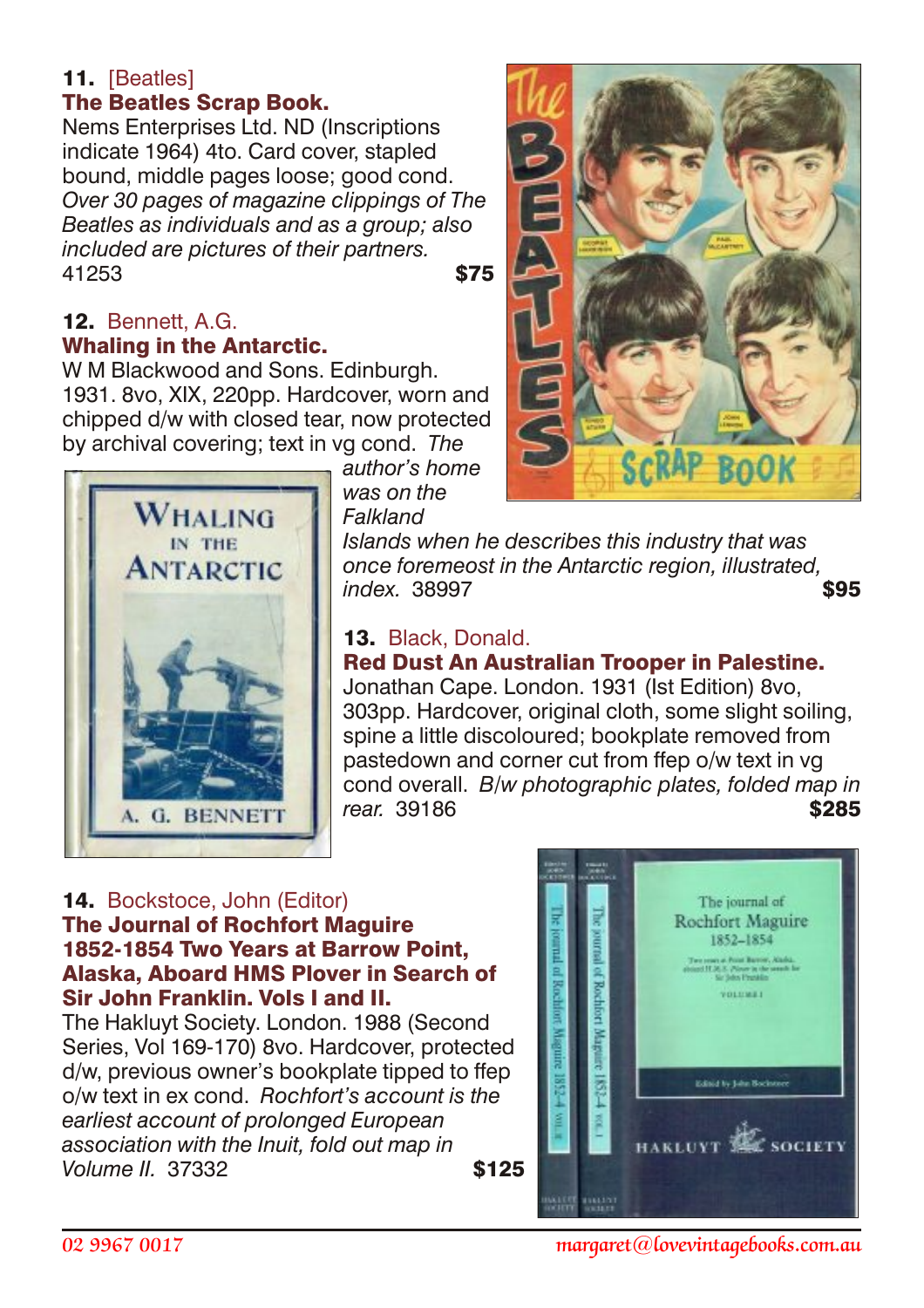

#### 15. Bonwick, James. Early Days of Melbourne.

Jas A Blundell & Co. Melbourne. 1857. 32mo, 40pp. Original limp blue cloth cover, with the original printed paper titled label on front, some very slight soiling and flecking but interior in vg cond overall. *B/w engraved frontis entitled "First Encounter With The Natives of Port Phillip" which shows a settler firing his weapon at an Aboriginal man. It is interesting to note that this booklet was intended as a reference for parents and teachers in the instruction of children and families. Muir 2 [1:769]* 37638 \$835

16. Bryant, Sara Cone. Epaminondas And His Auntie. Illus by Inez Hogan.

George Harrap. London. 1943 (Ist Aust Edition). 8vo. Hardcover, pictorial bds, slight damage to spine; text in vg cond. *Illustrated by silhouettes* and tri col illus. 33148



# 17. Burnet, Ian. Spice Islands.

Rosenberg. Sydney. 2011 (Ist Edition) Small

4to, XIX, 190pp. Hardcover, in protected d/w ex cond. *The history, romance and adventure of the spice trade over 2000 years.* 40254  $$55$ 



18. Caron, Irma. Under the Kaiser's Thumb. Cover design by G H Dancey.

Renwick, Pride, Nuttall. Melbourne. 1914. 8vo, 71pp. Stiff card covers, rear cover becoming detached, some small signs of wear, internally in vg cond. *An Australian woman's impressions of Germany just prior to the outbreak of WWI. Illustrated by b/w photos.* 36268 **\$165**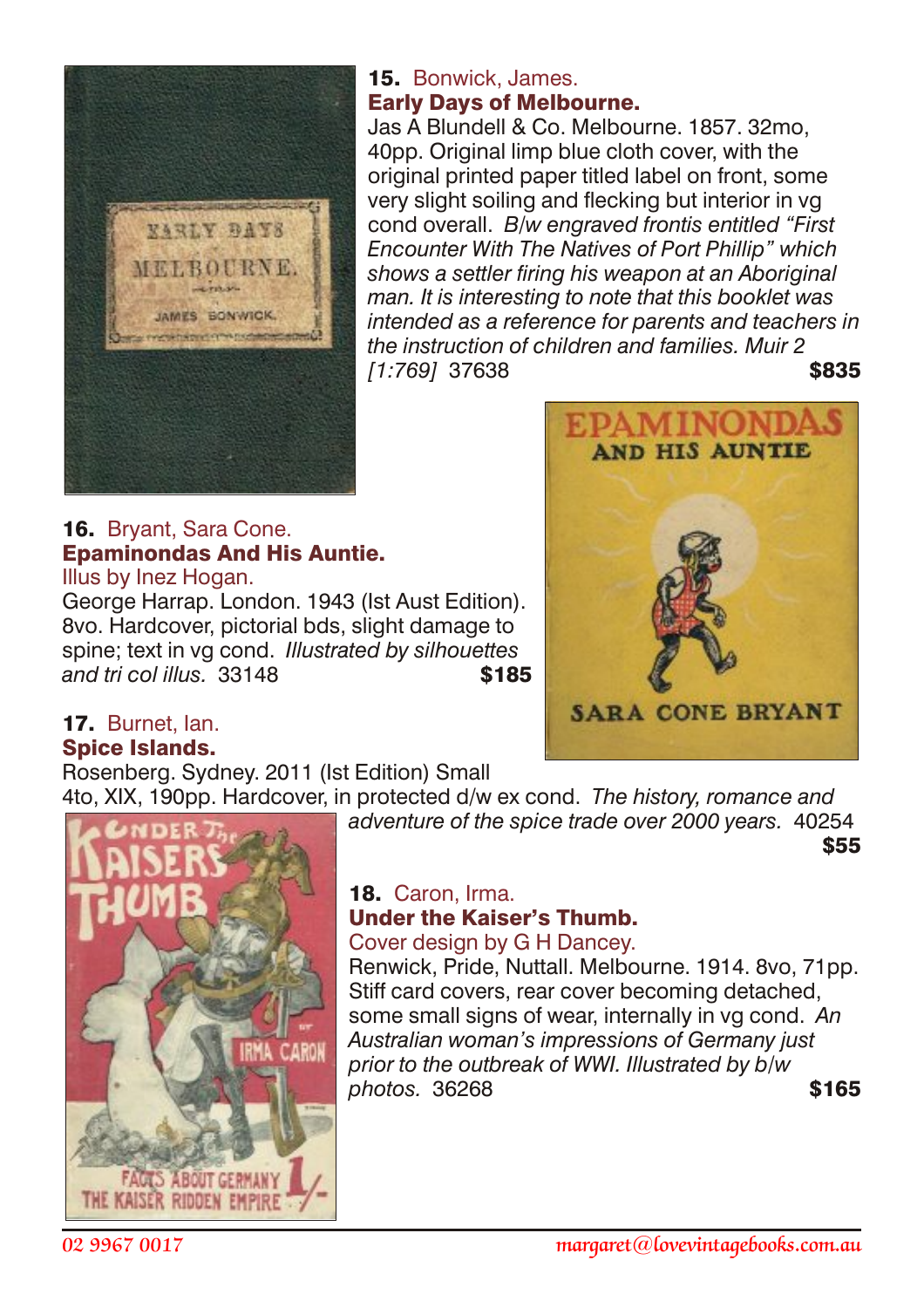#### 19. Brigg, Stan and Les. The 36th Australian Infantry Battalion 1939-1945.

The 36th Battalion (St George's English Rifle Regt) Assoc. Sydney, 1967 (Ist Edition) 8vo, XIII, 210pp. Hardcover, original green cloth with protected d/w, ex cond. *Details the part played by the battalion known as "Ike's Marines" in New Guinea and New Britain in WWII against the Japanese, maps, photographs, honour roll.* 37890 **\$145** 

#### 20. Christie, R.W and Christie, Robert (Editors) A History of the 2/29 Battalion-8th Australian Division AIF.



The 2/29 Battalion AIF Assoc. 1983 (Ist Edition) 8vo, XIII, 223pp. Hardcover, original bookcloth,



with protected d/w, ex cond. *Details the part played by the Battalion in the Malaya Campaign and their time in captivity as prisoners of the Japanese, maps, photographs, honour roll. Signed by one of the editors.* 37891 **\$225** 

# 21. Corcoran, J.E. The Target Rifle in Australia 1860-1900.

Dolphin Press. Sydney. 1975 (Ist Edition) 8vo. 216pp. In protected d/w, text in ex cond. *Includes notes on competitive*

*shooting and rifles and riflemen of the time. This is a limited edition of 1000 copies of which this numbered 551. Neat inscription by the author on the title page.* 41370 **\$135** 

#### 22. Crosnier, Roger. Fencing With the Electric Foil.

Faber. London. 1961 (Ist Edition) 8vo, XI, 90pp. In protected d/w, which has minor signs of wear, text in ex cond. *A study of training methods and fighting tactics.* 34840 **\$85** 

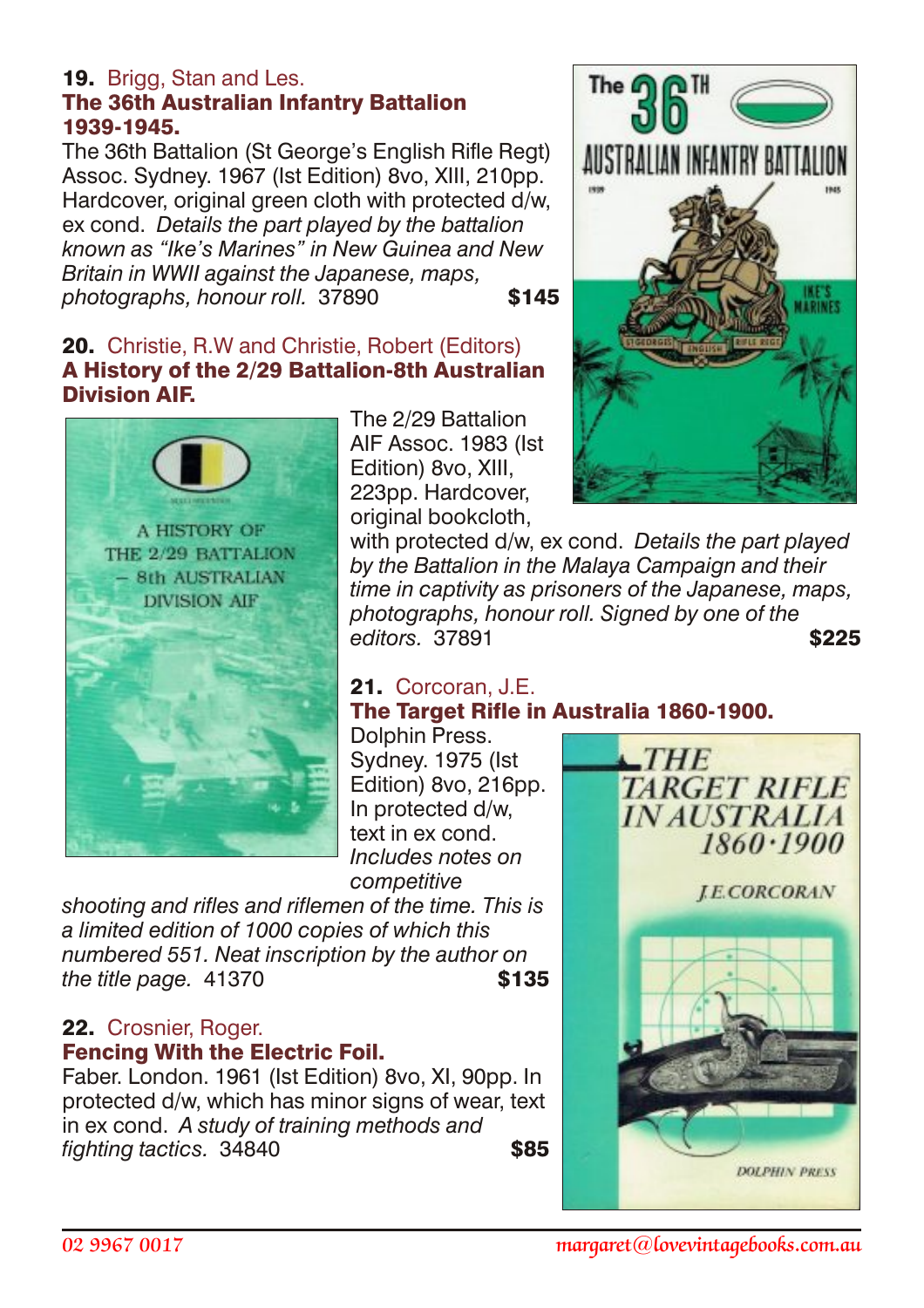#### 23. Dahl, Roald. Fantastic Mr Fox. Illus by Donald Chaffin.

George Allen & Unwin. London. 1970 (Ist Edition) 8vo. In or lam bds, minor bumping and marks, occasionally foxing in text and on foredge o/w text in vg cond. *The original edition illustrated by Donald Chaffin.* 32441 \$550

#### 24. De Benneville, James S. **Tales of the Samurai Oguri Hangwan** Ichidaiki.

Yokohama. 1915. 8vo, 485pp. Hardcover, gilt titles on spine and front cover in Japanese characters, cloth ties with bone fastners, double folded pages, eps browned but text in vg cond overall. *Woodcut hand coloured frontis, other plain woodcuts in text, foldout map; this edition is a redaction from the kodan and chronicles of the Japanese originals.* 38520 **\$85** 



# 25. [Disney]

# Walt Disney's Dumbo of the Circus.

Garden City Publishing Co. USA 1941. 4to, Hardcover, pictorial boards, cloth spine; very slight wear to extremeties, interior in vg cond. *Suggested by the story 'Dumbo the Flying Elephant'; scarce in this format.* 40879 \$75

# 26. Edwards, Edward and Hamilton, George.

#### Voyage of HMS "Pandora" Despatched to Arrest the Mutineers of the "Bounty" in the South Seas 1790-91.

Francis Edwards. London. 1915. 8vo, 172pp. Hardcover, original red cloth, gilt spine titles; t.e.g, foredge and lower edge untrimmed; some browning on eps and other pages towards front and rear o/w text in vg cond. *A significant title for collectors of Bligh material as the Captain's reports are included, fold out map in rear.* 40348 **\$285** 

# 27. Evans, Ian.

#### The Lithgow Pottery.

The Flannel Flower Press. Sydney. 1981 (Limited Edition) 4to, X, 140pp. Hardcover, now in protected d/w ex cond. *Manufacture of domestic pottery at Lithgow. This is a signed numbered limited edition, being No 1216 of an edition of 2000 copies.* 41369 \$85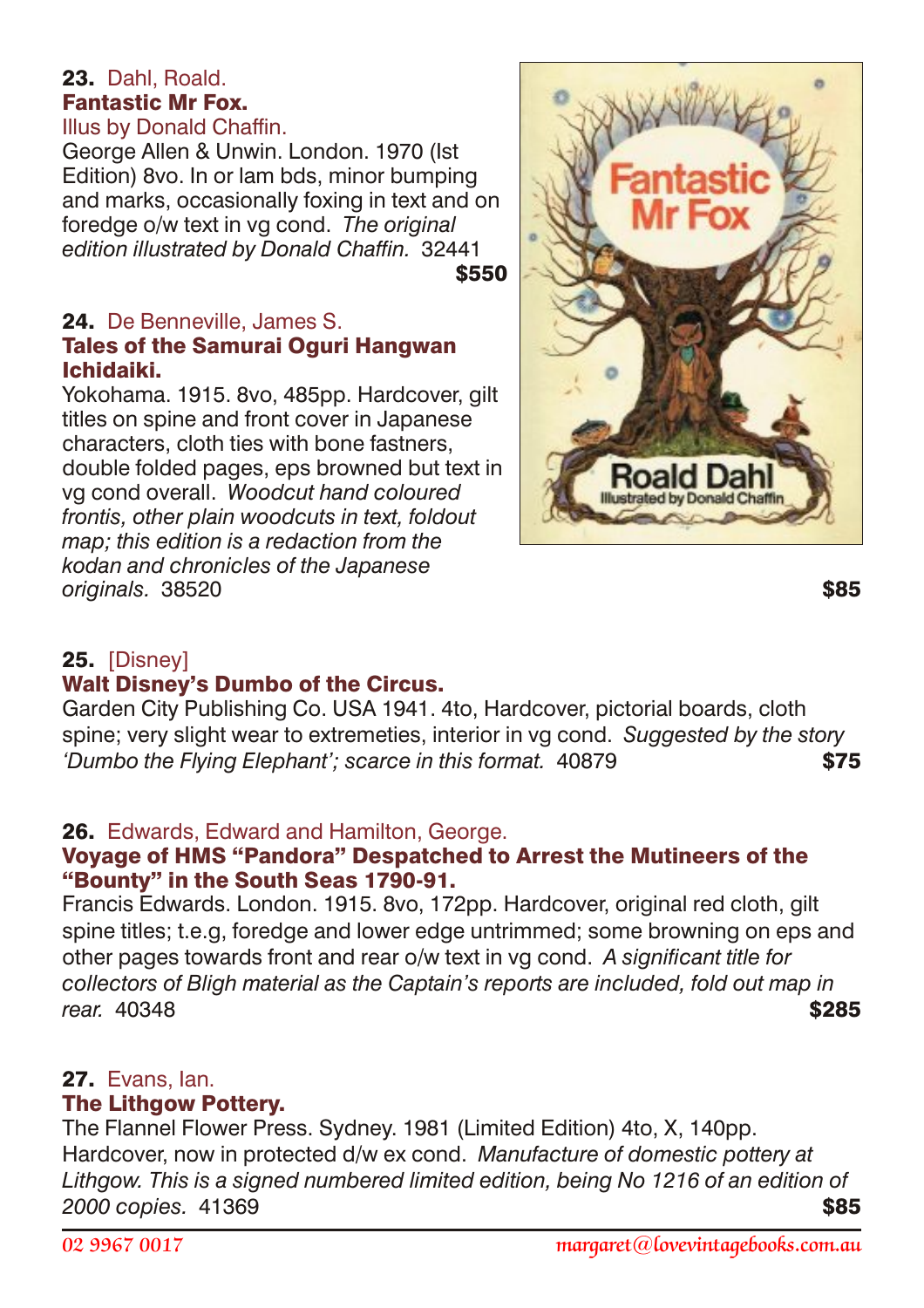# 28. Farjeon, Eleanor. Mrs Malone. Illus by Edward Ardizzone.

O.U.P. London. 1962 (Ist Edition Thus) 24mo. In protected d/w, ex cond. *A well loved story sympathetically illustrated. Alderson: 94.* 34266



\$65

29. Fleming, Ian. For Your Eyes Only. Jonathon Cape. London. 1960 (Ist Edition) 8vo. Hardcover, d/w heavily price-clipped and slightly marked but presentable in



archival clear covering, initials on ffep o/w text in vg cond. *A very good copy of a popular James Bond title.* 38152 **\$565** 

30. Gilbert, Sir W.S. The Mikado. Illustrated by Russell Flint and Charles E. Brock. Macmillan. London. 1928 (Ist Edition) 8vo. In or cl,

gilt illus and titles, ex cond. *With 8 col plates and b/w line drawings.* 34191

\$75

#### 31. Gleeson, James. William Dobell.

Thames & Hudson. London. 1964 (Ist Edition) 4to, VII, 204pp. In protected d/w, tape marks on eps o/w text in vg cond. *32 col tipped in plates, 118 illus in monochrome, bibliography. Signed by William Dobell and James Gleeson on the title page.* 33902 **\$395** 

# WILLIAM DORFIL



JAMES GLEESON . THAMES AND HUDSON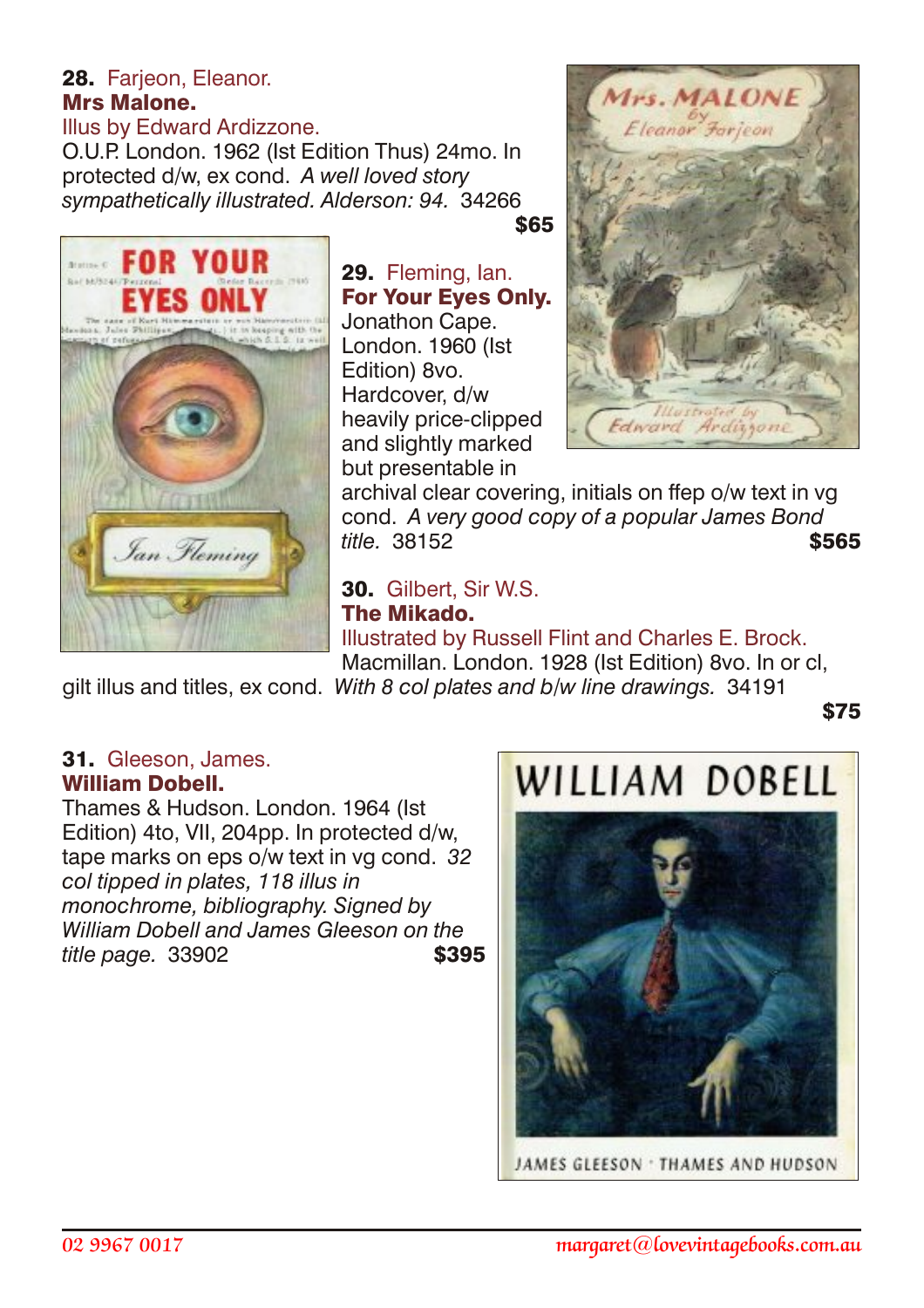#### 32. Gorman, Captain E.

# With the Twenty-Second A History of the 22nd Battalion AIF.

NPD. ND (Facsimile Edition) Small 4to, 132pp + photos. Hardcover, original bookcloth, gilt spine title and front cover title, previous owner's bookplate on front pastedown o/w text in ex cond. *Details the part played by the Battalion at the Western Front in WWI. Illustrated by photos, honour roll. A facsimile edition of 200 coipes, the original edition was published by The Australasian Authors' Agency, Melbourne 1919.* 37893 \$115





#### Midnight Cowboy.

Simon & Schuster. N.Y. 1965 (Ist US Edition) 8vo. In neat non price clipped d/w which has minor signs of wear and has now been protected by clear archival covering; text in ex cond. *Novel focused on the rootless wanderers and hustlers of the dark underside of America*. 38999 **\$185** 

#### 34. Huxley, Leonard (Compiler) [Captain Robert Scott]

#### Scott's Last Expedition In Two Volumes Volume 1 Being The Journals of Captain R F Scott R.N. C.V.O. Volume II Being the Reports of the Journeys & the Scientific Work Undertaken by Dr E. A. Wilson and the Surviving Members of the Expedition.

Smith, Elder and Co. London. 1913. Thick 8vo, XX (Vol I), 633pp (Vol I), 508pp (Vol II). Hardcovers, original blue cloth, gilt titles on front and spine; both volumes in ex cond. *Volume I has frontis photogravure plate with tissue guard, 6 sketches in photogravures by E. A. Wilson, with tissue guards; 10 col plates, 2 panoramas and folded map in rear plus numerous b/w plates, preface by Sir Clements R Markham, glossary: Volume II has frontis photogravure plate with tissue guard, 8 coloured plates by E. A. Wilson, with tissue guards; 3 double page plates, 6 folded maps in text and one in rear, plus numerous b/w plates.* 38602 **\$650 \$650** 

A NOVEL

All Fall Down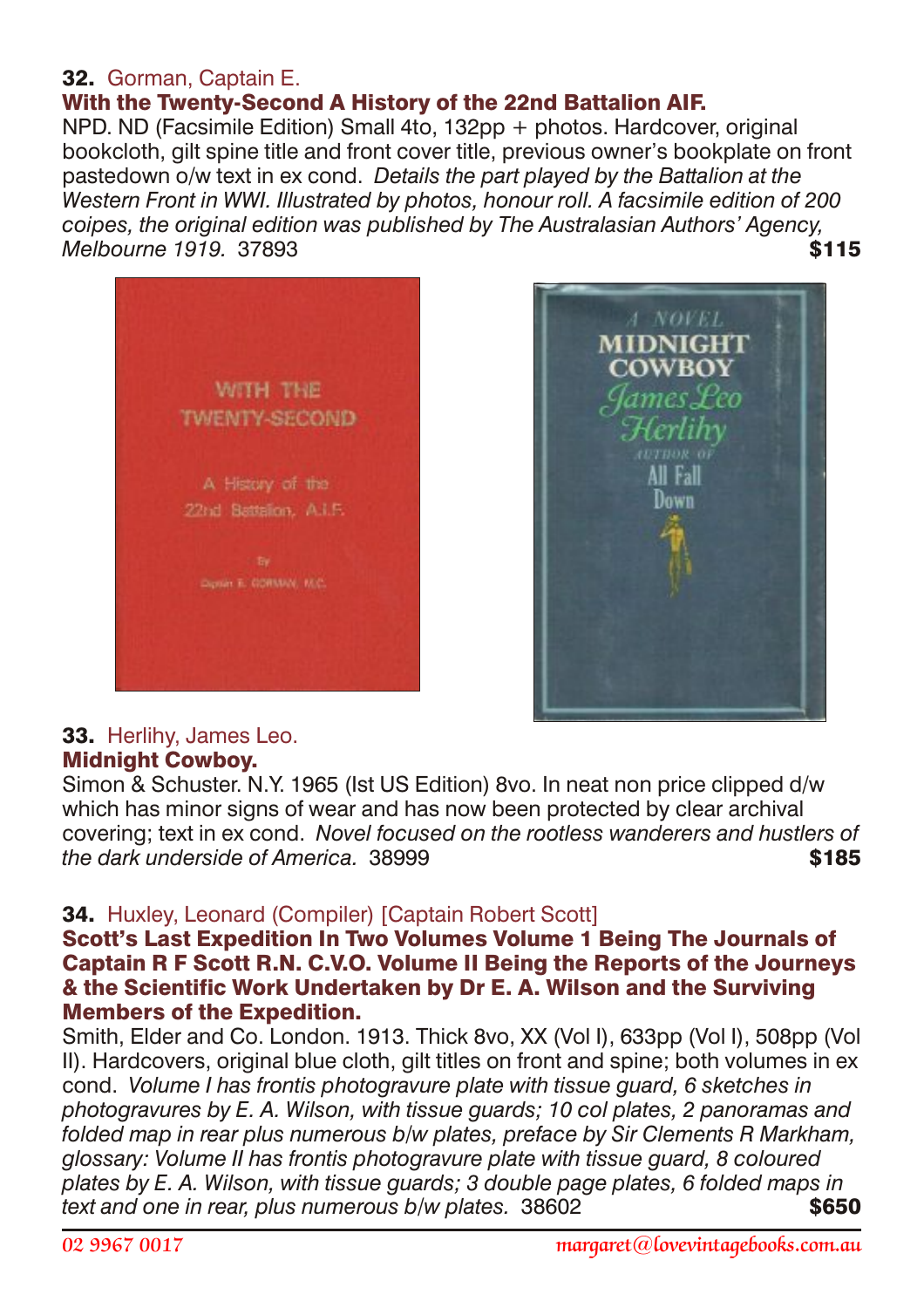#### 35. Idriess, Ion L. Must Australia Fight?

A & R. Sydney. 1939 (Ist Edition) 8vo, XXIV, 223pp. Original orange cloth, spine is slightly faded and top edge is discoloured due to long term shelf placement; text in vg cond. *Examines Australia's preparedness for war and the possible plans of* **attack enemies could take, ep maps.** 37025 **\$175** 

# 36. Jackson, Ron.

# The Broken Eigth A History of the 2/14th Australian Field Regiment.

Clipper Press. Melbourne. 1997 (Ist Edition) 8vo, VI + appendices, 365pp.

Hardcover, protected d/w, ex cond. *From February 1942 this regiment was the sole combat unit of the 8th Australian Division in the Australian order of battle.* 36854 **\$95** 

#### 37. Johns, W.E. Biggles' Combined Operation. Illus by Stead.

Hodder & Stoughton. London. 1959 (Ist Edition) In or cl, hardcover, neat d/w now protected, text in vg cond. *Six col plates.* 37959 \$115

#### 38. Johns, W.E. Biggles Foreign Legionnaire. Illus by "Studio" Stead.

Hodder & Stoughton. London. 1954 (Ist Edition) In or cl, price-clipped d/w has chipped top edge and corner missing from lower front, text in va cond overall. *Col frontis and 5 plates.* 37955 **\$65** 

#### 39. Johnson, Carl. Carrying On Under Fire and Captivity.

History House. Melbourne. 2009. 4to, XXII, 559pp. Hardcover, laminated borads, as new. *The story of the 1800 members of the Army Medical Corps 8th Div who became prisoner of war following the fall of Singapore. This copy has been inscribed by the author to Rowley Richards.* 37111 \$255

# 40. Judd, W. F.

# Palaces and Forts of the Hawaiian Kingdom.

Pacific Book Pub. Palo Alto, CA. 1975. 4to, VI, 164pp. Hardcover, d/w. text in very good cond. *Hawaiian Kingdom, Hawaiian Archipelago, Walter F. Judd is a fourth-generation member of the Judd family in Hawaii.* 39929 **\$65** 

CAPTAIN W.E. JOHNS



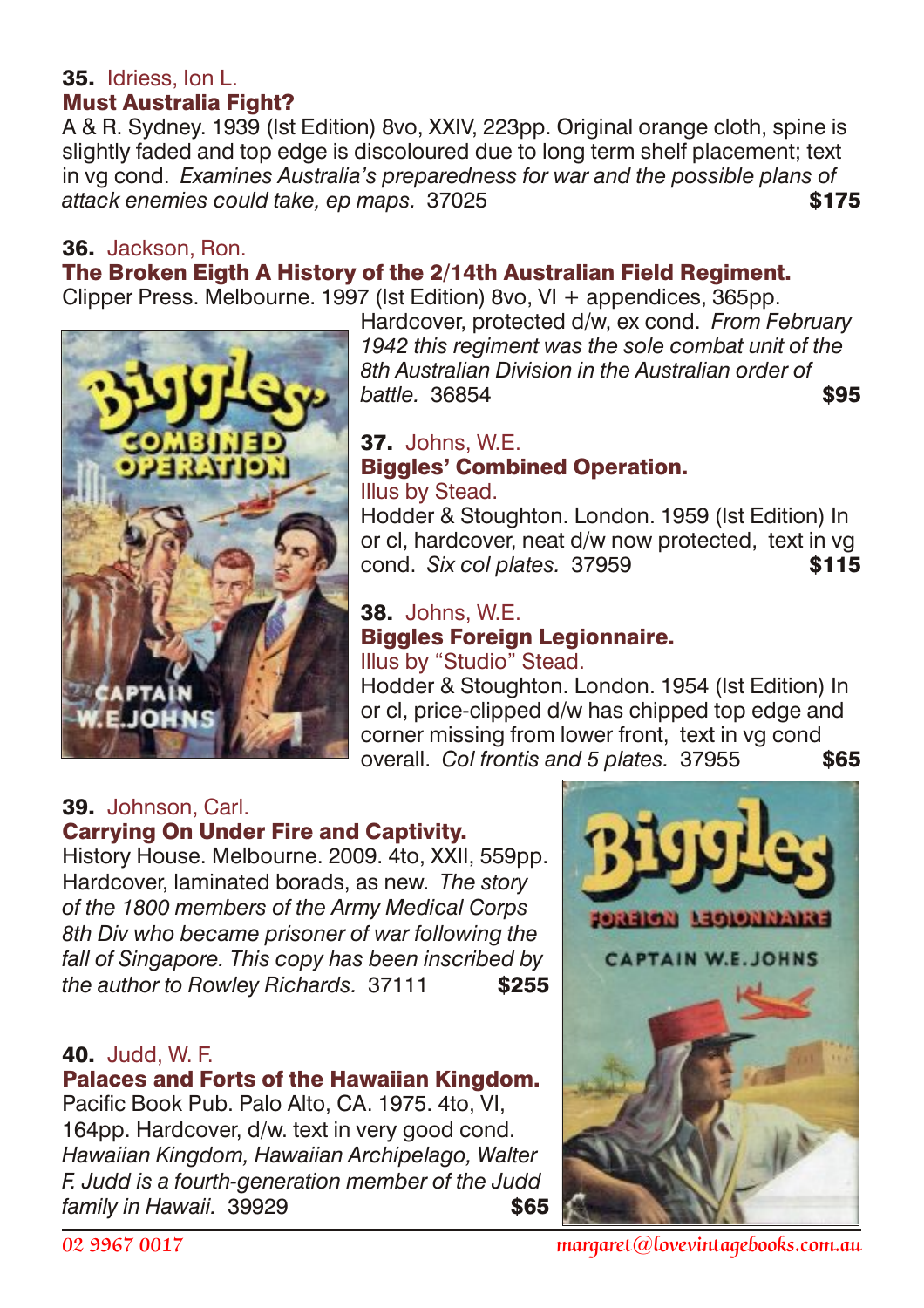#### 41. Lang, Dr W.H, Austin, Ken and McKay, Dr **Stewart**

# Racehorses in Australia.

Illustrated by Martin Stainforth. Art In Australia. Sydney. 1922. 4to, 184pp. Hardcover, papered bds, contrasting spine,some creasing, small stain on front, minor rubbing on extremeties, foxing throughout but good con overall. *24 col tipped in plates, additional advertizing plate in front, contemporary adverts in rear, two original photos and assoc clippings included.* 36655 **\$165** 

#### 42. Loudon, J.H. James Scott and William Scott Bookbinders.

Scolar Press (in assoc with the National Library of Scotland) London. 1980 (Ist Edition)

8vo. Hardcover, protected d/w, vg/ex cond. *The first detailed examination of these Edinburgh bookbinders with descriptions of the bindings.* 36612 \$75





# 43. McFarland, Alfred.

# Mutiny in the Bounty and Story of the Pitcairn Islanders.

J.J. Moore. Sydney. N.D. (c1884) 8vo, XII, 240pp. In or cl, gilt dec, some fraying to head and tail of spine, rubbing on extremeties; foxing on prelims and foredge o/w text in vg cond. *A somewhat sympathetic approach to the mutiny and its aftermath.*  **Ferguson 11956.** 30402 **\$350** 

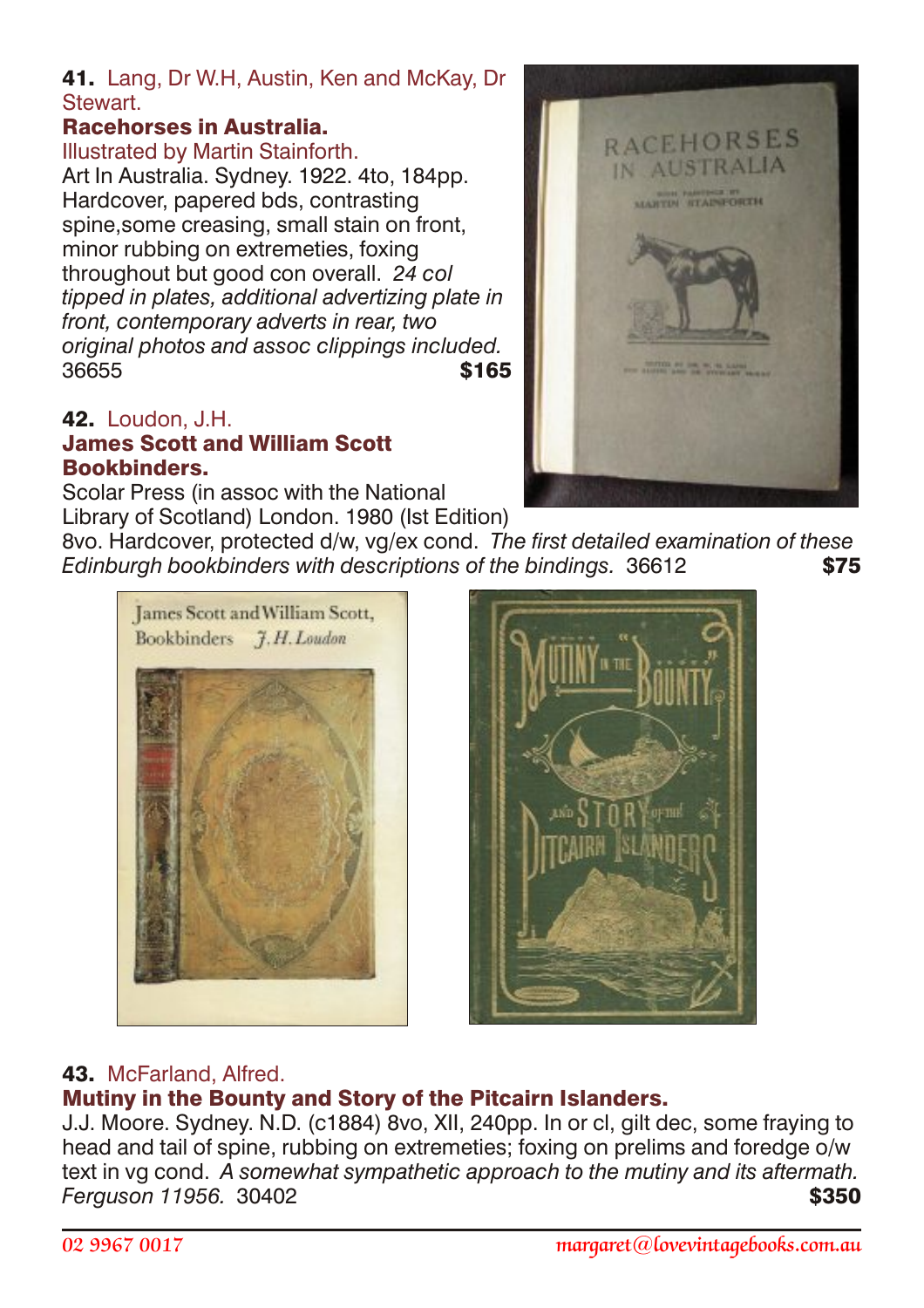# 44. Milton, John.

#### Paradise Lost (and) Paradise Regained Samson Agonistes Comus and Arcades (2 Volumes)

John Sharpe. London. 1827. 32mo. In original calf slightly rubbed at the corners, with blind stamped and gilt front and rear covers; spines have titles in gilt, raised bands and gilt decorations, marbled eps and foredges; both vols have gift inscriptions dated 1835 on a preliminary page; both volumes could be described as being in vg cond. *Paradise Regained has an engraved frontis and 9 other engraved plates by Richard Westall; Paradise Lost has an engraved frontis and 12 other engraved plates by Richard Westall.* 40929 **5225** 

#### 45. Moloney, Ted. Cooking For Bachelors.

Illustrated by George Molnar. The Shepherd Press. Sydney. 1959 8vo, 123pp. In protected d/w, tape marks on eps o/w text in vg cond. *Clearly explained recipes and the science behind them, illus by b/w line drawings.* 37658 **\$55** 

#### 46. Morris, Roger. Pacific Sail Four Centuries of Western Ships in the Pacific.

Illustrated by the author. David Bateman Ltd. Auckland.



1987 (Ist Edition) Ob4to, 186pp. Hardcover, protected d/w, minor spotting on eps



o/w text in ex cond. *A fascinating reference to the famous and lesser known vessels and the* achievements of their crews. 40048 **\$65** 

#### 47. Neville, Henry. The Isle of Pines.

#### Illustrated with lino cuts by Mike Hudson.

The Wayzgoose Press. Katoomba, NSW. 1991. Roy8vo, 45pp. Hardcover, printed cloth in orange and yellow with sun motif, slipcase, decorated eps, as new. *This is number 39 of a limited edition of 55 copies handset by Jadwiga Jarvis, signed by Mike Hudson and Jadwiga Davis. Printed on Western 4C and Fag proof presses on Mohawk Letterpress paper 118gsm. Introduction by James* **Rigney.** 39188 **\$765**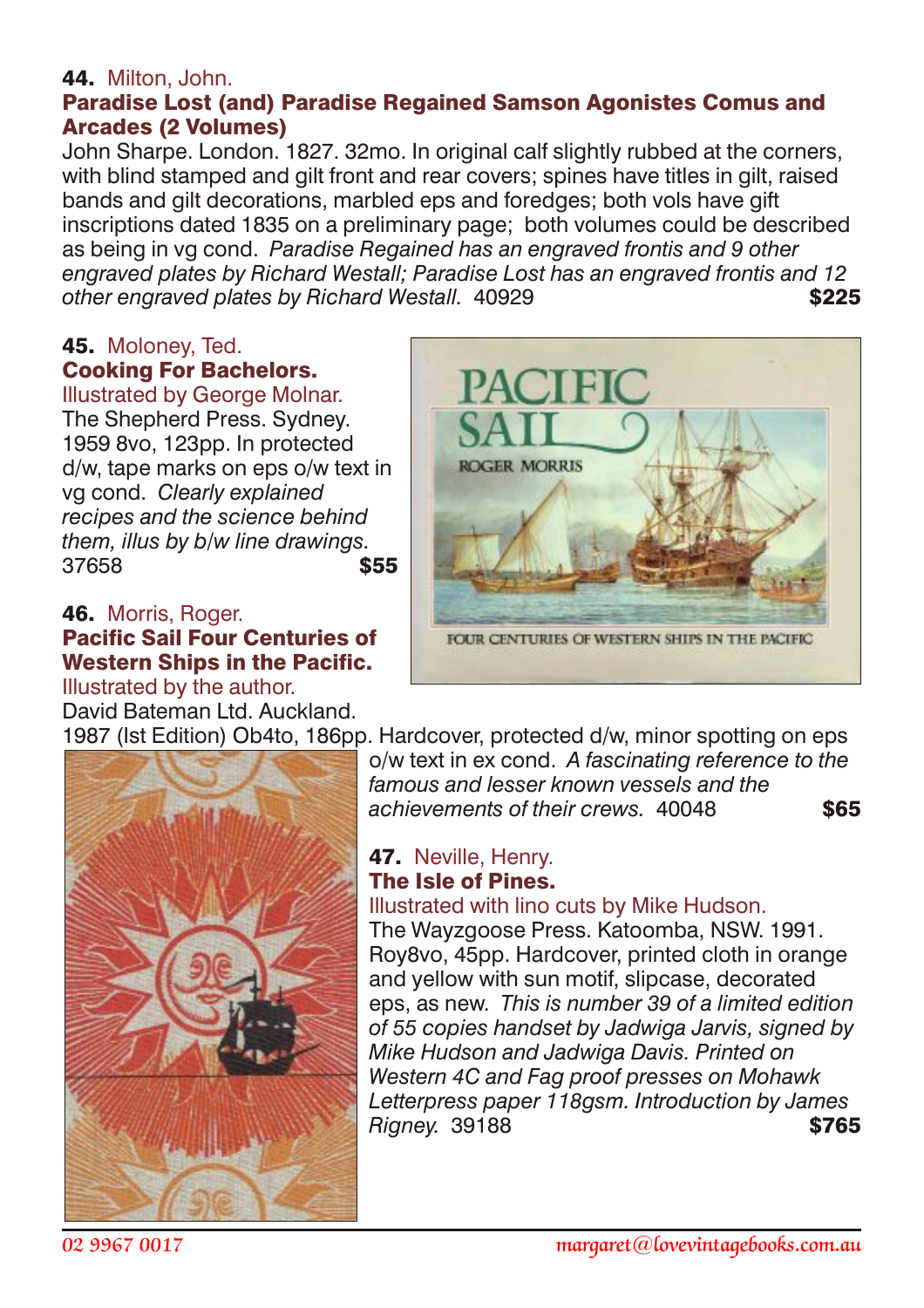# 48. Penzig, Edgar.

# Frank Gardiner The Bushranger: A Definitive **History**

Tranter Enterprises. Katoomba. 1987 (Ist Edition) Sm 4to, VI, 220pp. Glazed pict bds, ex cond. *Special Limited Edition, No.18 of 1,100; signed copy, invitation to the launch of this book taped to verso of portrait frontis.* 41373 **\$220** 

# 49. [Poetry] Some English Ballads.

#### Illustrated by Arthur Rackham.

Constable and Co. London. ND (c1919) Small 4to, 170pp. Original blue bookcloth, gilt dec lettering to front cover and spine; some slight bumping to corners; foxing throughout, interior in good cond overall. *Dec eps, col frontis plate and 15 other col plates mounted on stiff grey paper, b/w line drawings throughout. Some of the ballads*



*have been attributed to the work of Francis James Child.* 40346 **\$145** 

#### 50. Preston, R.G. Tender into Tank.

Aust Railway Historical Society. Newcastle. 1970 (Ist Edition) 8vo, 287pp. In protected d/w, one section loosening; previous owner's details on ffep o/w this book is in vg cond. *The story of two families of locos which existed first as tender engines and then converted into tank version and the lines worked by these engines during th 1950s; diagrams, timetables, b/w photos.* 41124 \$95

# 51. Quin, Tarella.

#### Gum Tree Brownie and Other Faerie Folk of the Never-Never. Illustrated by Ida S Rentoul (Outhwaite)



George Robertson & Co. Melbourne. N.D. [1907] (Ist Edition) Ob 4to, 184pp. In or green cloth, a little rubbed on extremeties and binding shakey, mottled eps, repair to one page o/w text in vg cond. *This was the author's first book and the illustrator's third and marked the beginning of a folklore that was truly Australian. Full page b/w line drawings and other drawings throughout. Foreword by Ethel Turner. Muir 2 [1:1903]* 30326

\$1850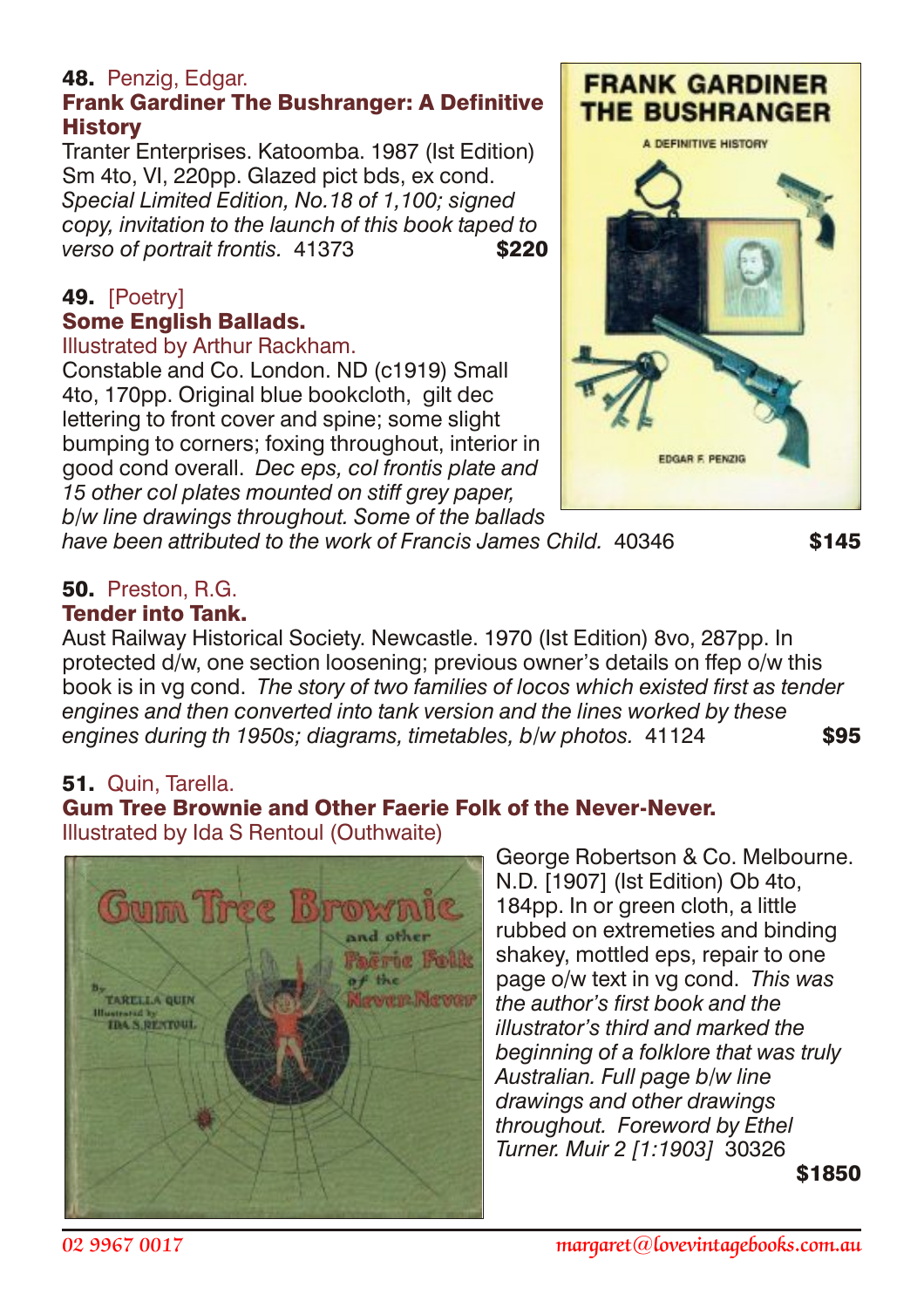#### 52. Rey, H.A. Anybody at Home?

Folding Books Ltd. London. ND (c1960) 24mo. In pictorial bds, minor signs of wear; spiral binding; text in vg cond. *Delightful flap book containing 11 flaps, all in colour. Printed in Holland with original bookseller's label on front pastedown.* 31272 \$95

#### 53. Spencer, Baldwin. Native Tribes of the Nortern Territory of Australia.

Macmillan. London. 1914 (Ist Edition) 8vo, XIV,  $502$ pp + index.



Rebound in black morocco, raised bands, gilt spine title, original pubilsher's green cloth has minor marks, new blank preliminaries and eps in grey stock paper; previous owner's bookplate tipped to front pastedown mild flecking in parts but o/w interior is in vg cond. *This is an anthropological study resulting from a survey done prior to intended white settlement; extensively illustrated with folded map, annotated figues and photographic plates ( 7 coloured). The bookplate was* designed by Wynne W Davies. 37702 **\$435** 



# 54. Sutton, Ralph.

#### Soldiers of the Queen War in the Soudan.

NSW Military Historical Society/The Royal NSW Regiment. Sydney. 1985. 8vo, 312pp. Hardcover, protected d/w, ex cond. *An account of the events to rescue General Gordon at Khartoum in 1885 by the contingent of over 760 men sent by the Premier of NSW in response to a call for assistance. This was the first of Britain's colonies to offer military aid and set a precedence. A limited edition of 1000 copies, signed by the author. Includes a cancelled stamp issued by Australia Post to detail colonial uniforms and two foldout maps.* 37831 **\$85**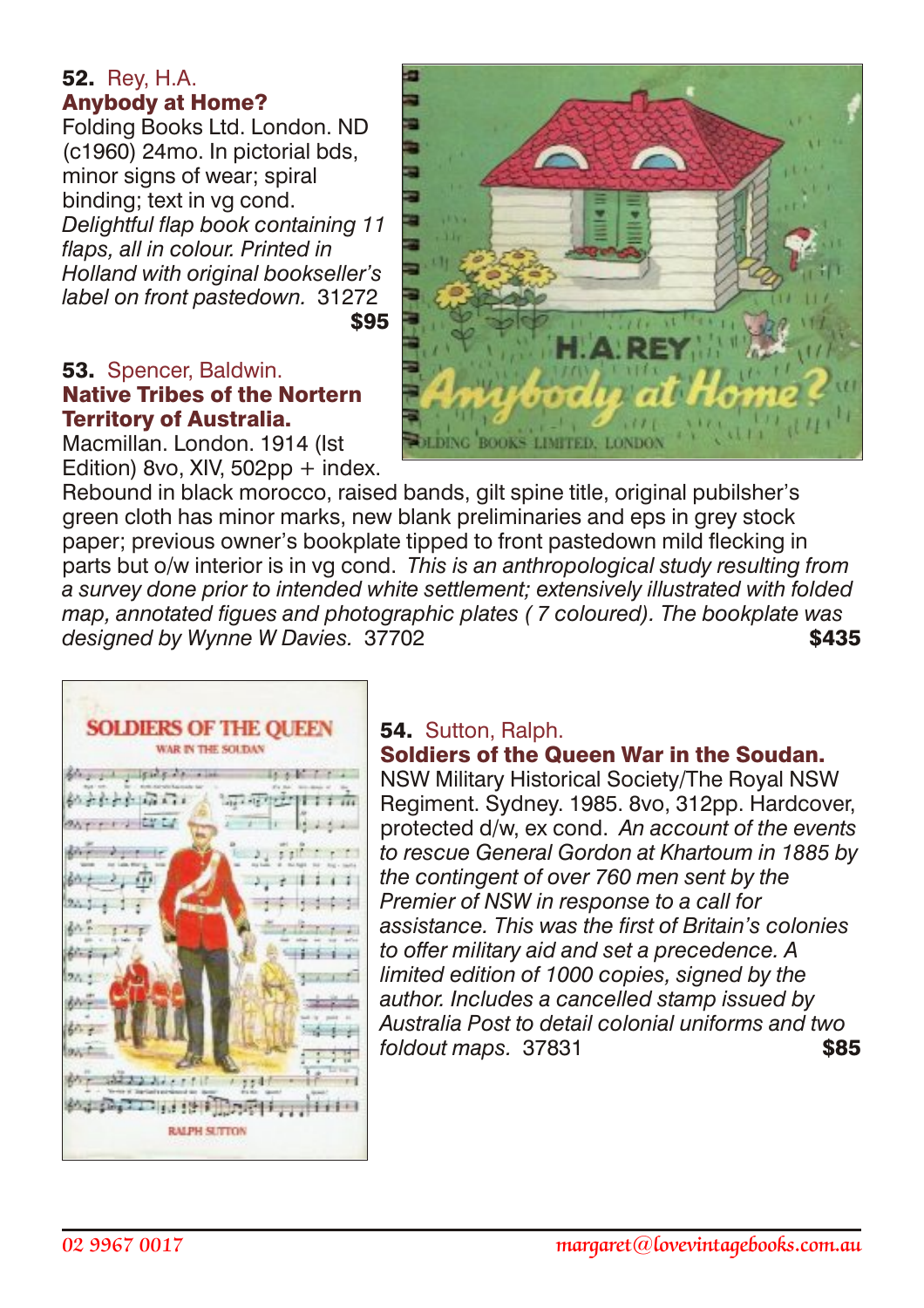#### 55. Thomas, David. Rupert Bunny 1864-1947.

Lansdowne Press The Australian Art Library. Melbourne. 1970 (Ist Edition) Large 4to, VIII, 106pp. In slightly faded d/w, text in ex cond. *The first book which attempts to date this artist's work and put it into chronological order.* 32409 \$125





#### **56.** Tipping, Mariorie. Convicts Unbound The Story of the "Calcutta" Convicts and Their Settlement in Australia.

Viking O'Neil. Melbourne. 1988. 4to, 331pp. Hardcover, d/w (a little foxed on verso) now protected by clear mylar covering; text in ex cond. *This book is the result of 35 years of research and examines in detail the lives of*

*the convicts who were responsible for the beginnings of white settlement in Tasmania. A unique piece of social history.* 38590

# 57. Upton, Bertha. The Golliwogg's Fox-Hunt.

Illustrated by Florence Upton. Longmans Green and Co. London. ND (c1905) Oblong quarto format, 66pp. Limp card cover, light spoiling and minor creases; green cloth spine, very slightly frayed at head and tail of spine; ffep removed o/w inerior in vg cond with brightly coloured illustrations and clean pages. *One of a series about a golliwog toy and two Dutch dolls.* 40497 \$325



*02 9967 0017 margaret@lovevintagebooks.com.au*